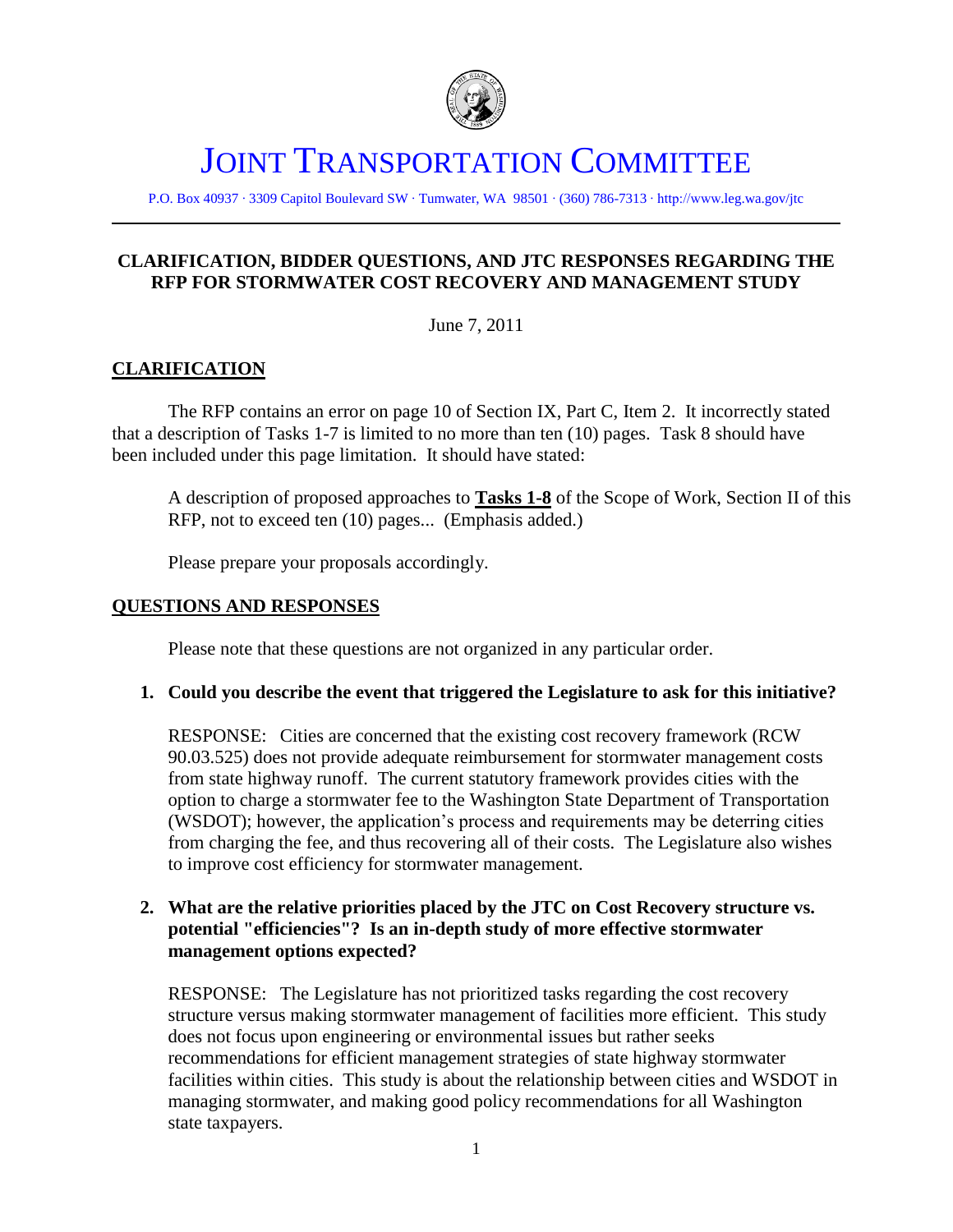# **3. Task 2 asks that the "lane miles" of WSDOT roads in each city be defined. How available is this data? How much time should be budgeted for this activity? Are just Phase I and Phase II cities to be included?**

RESPONSE: This is a very manageable task. Only cities that have been issued Phase I /II permits need to be included in the database. WSDOT has a state highway log that identifies all state highways within Washington. WSDOT's Traffic Data Office can run queries of all state highways that are within city limits. This information can be crosstabulated with information from the WSDOT Environmental Services Office and with cities that have mandated or voluntary stormwater programs. The Washington Department of Ecology also has mapping data describing Phase I/II permit boundaries. AWC will provide information on which cities have stormwater programs.

# **4. Could you more clearly define the degree of support that can be expected from JTC staff? What will be the staff's responsibilities?**

RESPONSE: JTC staff will manage and administer the study throughout the contracted time and scope of the project. JTC staff will work closely with the consultant to provide guidance throughout the study and facilitate communication with JTC members, state and local agencies, and other stakeholders, as appropriate. JTC staff will help with meeting logistics, as necessary, and provide comments and suggested amendments to written, electronic, and other presentations.

# **5. Our original question regarding JTC staff support may have been ambiguous. Will the JTC staff actively participate in identifying, locating and vetting information/data needed for the study?**

RESPONSE: Please refer to the response to Question 4. As part of this study, the consultant will be responsible for completing all research and analysis required to satisfy the RFP requirements.

# **6. Copies of two prior studies are requested to be submitted with proposals, representing a large volume of paper. May executive summaries only be provided, with the full studies submitted electronically?**

RESPONSE: Per page 9 of the RFP, bidders must include one paper copy of two samples of previous work similar to this type of project, and the internet link to these samples or an electronic copy on CD. There will be no exceptions. Executive summaries will not satisfy these requirements. If there are voluminous technical appendices or papers, these may be submitted electronically.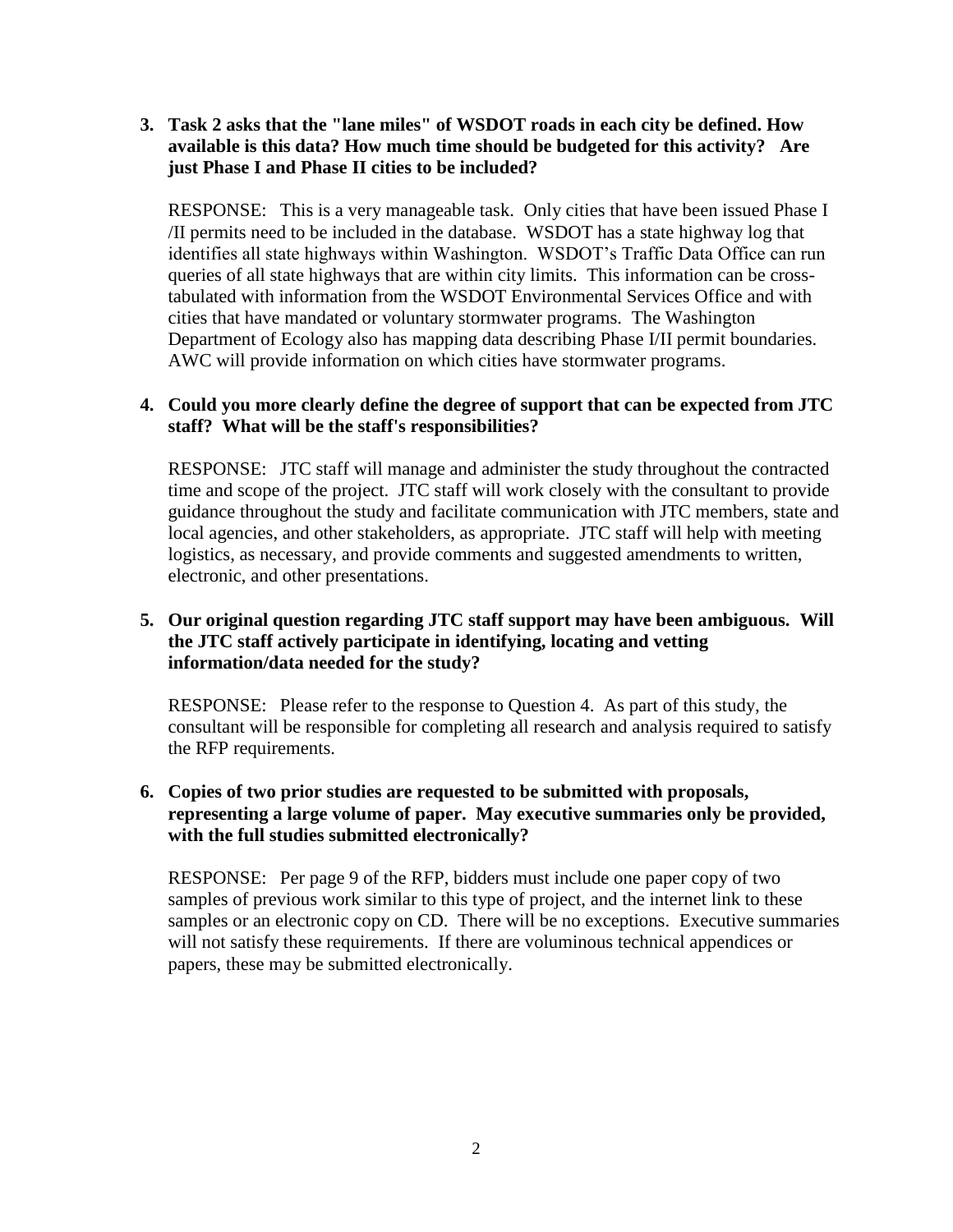# **7. There is a very limited time to respond after questions are answered. May the proposal be submitted electronically via email by June 14 with hard copies to follow?**

RESPONSE: Per page 9 of the RFP, proposals are due no later than 5:00 PM, local time in Olympia, Washington, whether mailed or hand delivered. Late proposals will not be accepted and will be automatically disqualified. There will be no exceptions.

# **8. Could you describe the existing cost recovery methodology? What are the shortcomings now experienced? Where are problems likely to be found?**

RESPONSE: Per page 1 of the RFP, RCW 90.03.525 enables cities to charge WSDOT a stormwater fee for expenses related to managing highway stormwater runoff. As stated on page 3 and 4 of the RFP (Tasks 3 and 4), the consultant will identify any challenges that cities are concerned with regarding their relationship with WSDOT in managing stormwater runoff from state highways within their boundaries. Other state laws that apply to stormwater fees include RCWs 35.92.021, 35.67.025, 36.89.085, and 36.94.145.

**9. The bottom of RFP pg. 10, Section C.2, referenced a 10 page limit (excluding various pages). Does this page limit apply only to the Technical approach, or does it also take into account the Management Approach, Cost Section, and References? These other sections were not referenced as being excluded from the count.**

**More directly, the RFP would indicate that the page limit applies to the Technical, Management, Cost, and Reference sections, but because the limit is called out in the Technical Approach response description, we are assuming that only this section must meet the page limit requirement.**

RESPONSE: The instructions to Bidders in Section IX, Part C, entitled "Proposal Format", limits only the description of proposed approaches to Tasks 1-7 of the Scope of Work, Section II. **Please note, the original RFP is stated incorrectly and should state ―Tasks 1-8‖. Proposals describing Tasks 1-8 are limited to ten (10) pages.** However, there is no page limit for the other elements of the Proposal Format.

# **10. The RFP mentions working closely with AWC, particularly in tasks 3 and 4. Has AWC agreed to participate in this project and assist the successful proposer?**

RESPONSE: Yes, AWC will be actively involved throughout the study and the consultant will be working closely with it to accomplish the study's needs.

# **11. What does the RFP mean by "management" of stormwater facilities (e.g., Task 3 item e, Task 4—item f, and Task 6)? Does this mean actual practices, BMPs, stormwater structure construction, and the like to manage stormwater—or does it just refer to who should undertake these activities?**

RESPONSE: This study does not focus upon engineering or environmental issues but rather seeks recommendations for efficient management strategies of state highway stormwater facilities within cities. This study is about the relationship between cities and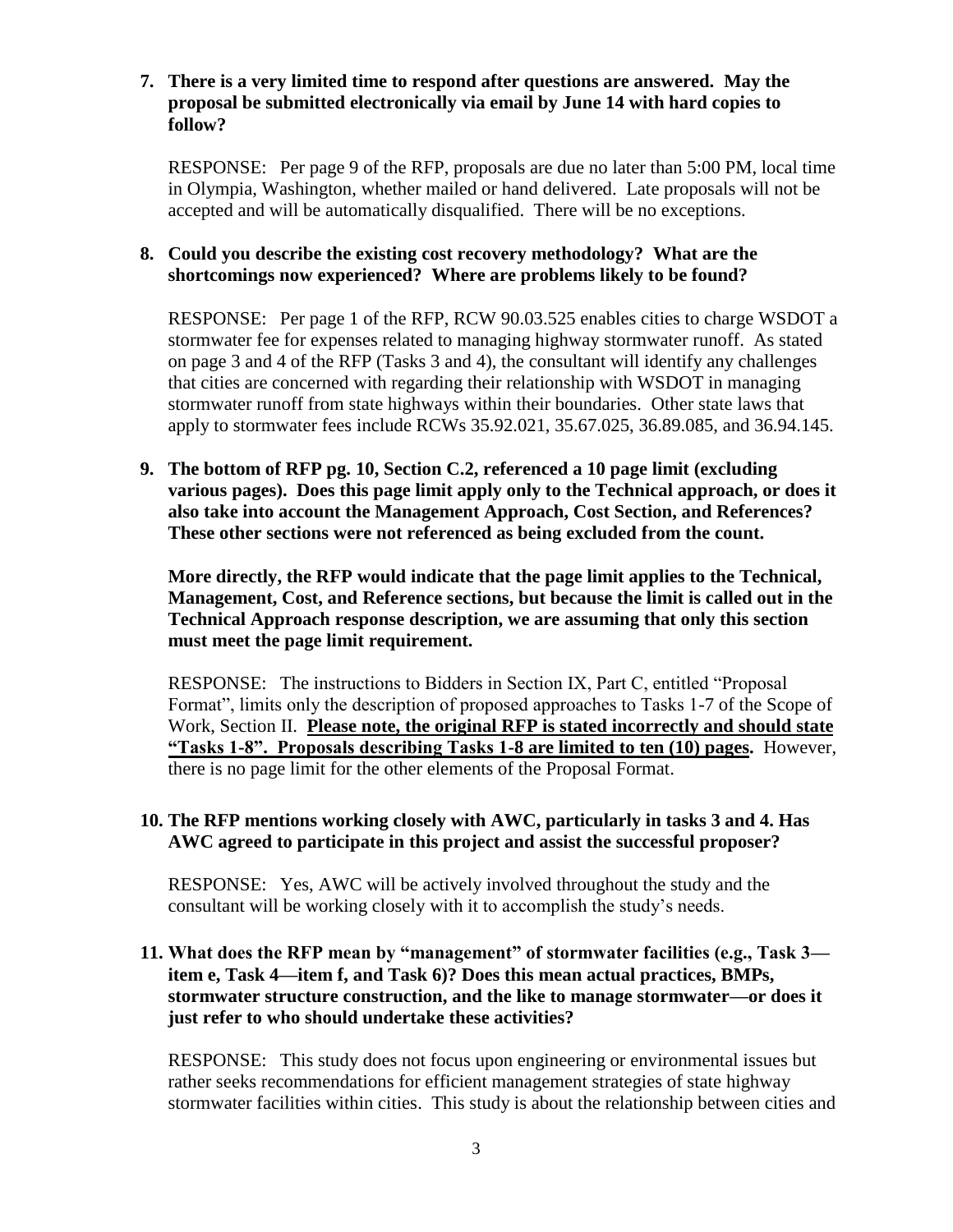WSDOT in managing stormwater, and making good policy recommendations for all Washington state taxpayers.

# **12. What happens to the schedule if the contract start date is later than July 12? Will the due dates for Task 8 shift accordingly?**

RESPONSE: The JTC anticipates the Notice to Proceed will be issued on July 11, 2011. Although unforeseen circumstances may affect the start date, the deadlines specified in the RFP will not change unless directed by the JTC.

**13. What data are known to be available for Task 2 to the successful proposer, and in what format? Does WSDOT already have an inventory of highways, city boundaries, lane miles, and highway mile markers, so this task is primarily to add new layer (Clean Water Act) to the existing database? Does WSDOT have the requisite information in electronic format, just needing clean-up and organization into a searchable database? Will the successful proposer be expected to obtain data from outside WSDOT, such as from individual cities? Will the successful proposer be expected to gather data from paper files and perform manual data entry? Will the successful proposer be expected to conduct field research?**

RESPONSE: Please refer to the response to Question 3.

**14. Washington has over 280 cities. Would the successful proposer be expected to survey all cities in the state, only cities covered by Phase 1 and Phase 2 municipal stormwater permits, or a representative sample of cities?**

RESPONSE: Task 3 calls for a survey of cities that impose stormwater fees to WSDOT, or otherwise manage stormwater from state highways. The consultant will work with AWC to identify the cities to be included in the survey. Because not every city has a stormwater program, not every city will be included in the survey.

# **15. Does AWC or the project team have existing relevant (stormwater or transportation) contacts (name, title, email, phone) in each city to be surveyed, or would the consultant be expected to identify contacts?**

RESPONSE: JTC staff and AWC will work with the consultant to identify cities to contact and also provide points of contact. The consultant should not need to devote significant resources to identify contacts.

# **16. Task 4 may require modeling and estimation—particularly around Item c (costs to impose stormwater fees); how accurate are these estimates expected to be?**

RESPONSE: The consultant will work with AWC and selected cities to be studied to identify costs. Some estimation may be required depending upon the particular cities' available data.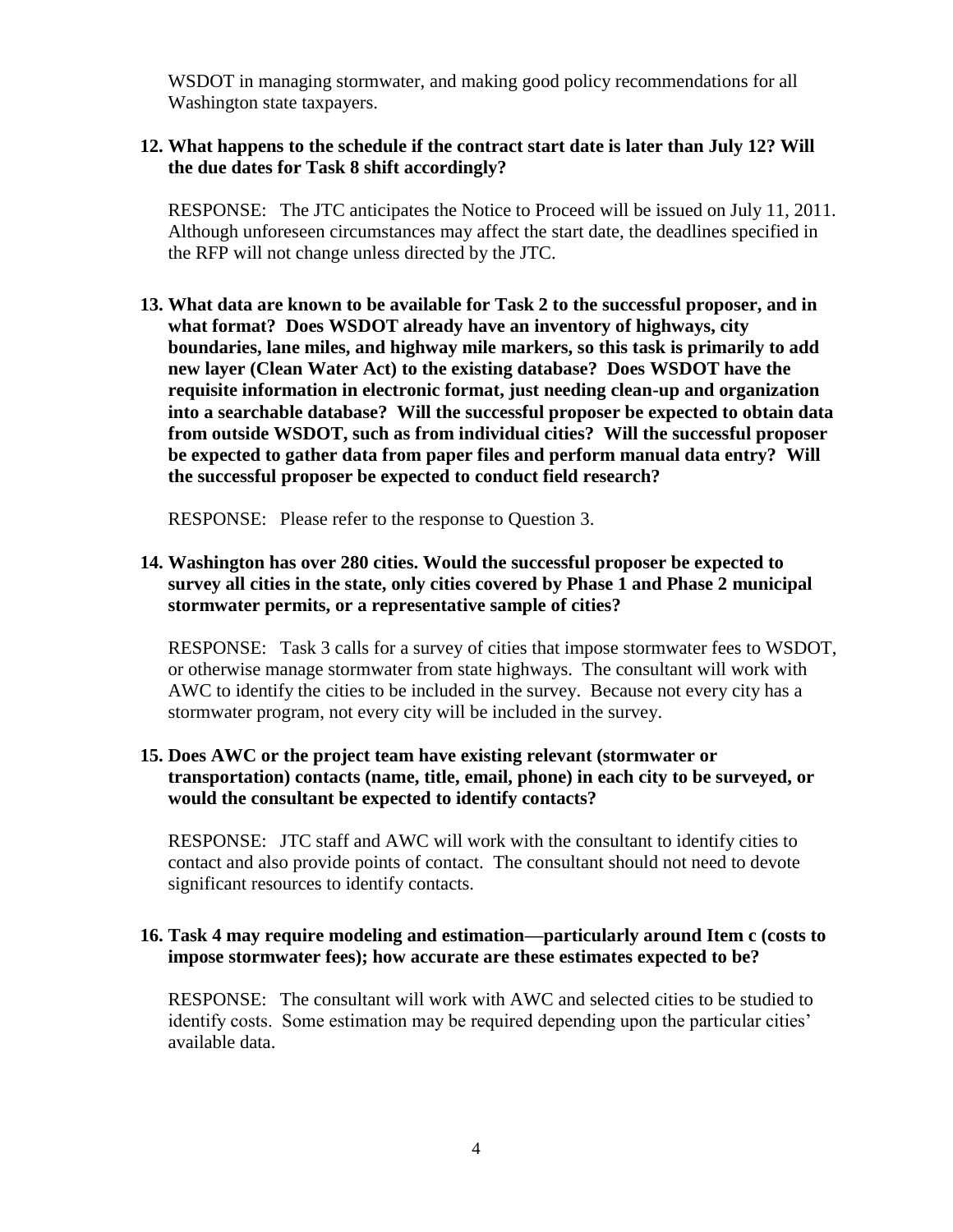## **17. Roughly how long is the Task 6 white paper expected to be?**

RESPONSE: There is no predetermined length for the white paper per Task 6. The white paper should be as long as necessary to accurately and completely communicate recommendations and supporting rationale to the JTC.

# **18. The RFP calls for gathering 5 biennia of financial data from cities via the survey. If providing 10 years of data is determined to be overly burdensome for the cities, may fewer years of data be collected?**

RESPONSE: The consultant will work with AWC and cities to collect ten years of data, however, the length of time may be reasonably adjusted if too burdensome for cities to provide the data.

# **19. Who is on the selection committee for this project?**

RESPONSE: Legislative and city government-related staff will serve on the selection committee.

#### **20.** The RFP references "cities" but not "counties". Please clarify whether this study is **intended to address only cities or cities and counties.**

RESPONSE: This study is funded through the cities' portion of the state gas tax, thus this study will focus upon cities and not counties.

# **21. How many staff and stakeholders are anticipated to be involved in the Staff Workgroup? Are members already selected and if so, can you provide the names and associations of these members?**

RESPONSE: Per page 7 of the RFP, the Staff Workgroup will include staff from the JTC, Senate and House Transportation Committees, the Governor's Office, state agencies, and AWC. Other staff may be added to the workgroup as appropriate. Their names and associated entities will be provided to the successful bidder at a later date.

# **22. What are the expectations of the Staff Workgroup relative to working with the Consultant? For example, is there an expectation that interaction will be face to face or will conference calls and web meetings, or some combination of these methods, suffice? How often are meetings (either in person or via conference calls) expected to take place during the course of this project?**

RESPONSE: The JTC Project Manager will supervise and administer this study. The consultant will be required to regularly communicate with the Project Manager via a combination of methods (e.g. telephone, email, in-person, and etc.). The Staff Workgroup will provide technical input throughout the study and meet with the consultant through a variety of means as necessary to accomplish the study. In general, JTC staff workgroups engage with consultants on a regular basis throughout JTC studies.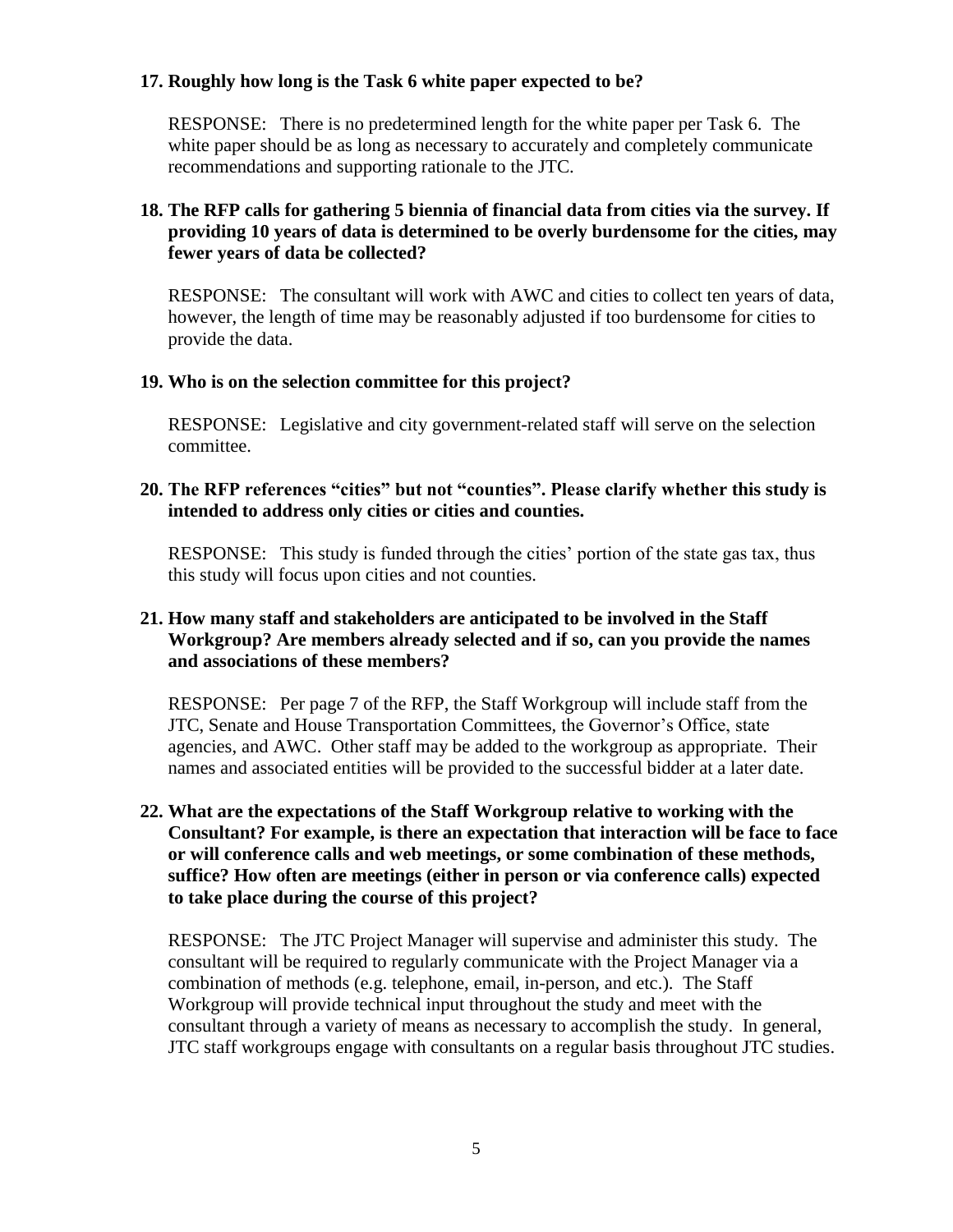# **23. What is the anticipated involvement of the Association of Washington Cities? How many staff will be involved? Are members already selected and if so, can you provide the names of the staff that will be working on this project?**

RESPONSE: The consultant will work with AWC throughout the study. AWC staff will serve on the Staff Workgroup to provide technical input and facilitate involvement with city entities, as appropriate.

#### **24. In Task 1, how many state comparisons should be included in this task?**

RESPONSE: The JTC has not predetermined a number of comparisons. Bidders have discretion to propose the number of state comparisons.

## **25. For Task 2, what is the preferred software to be used to develop the database or spreadsheet of state highways within city boundaries?**

RESPONSE: The JTC has not predetermined the database or spreadsheet format. The consultant will work with WSDOT to develop a suitable deliverable (e.g. Microsoft Excel spreadsheet, etc.).

# **26. For Task 2, what data is anticipated to be available from WSDOT to assist in this task? What format is this data in, e.g. is it in electronic form? If so, what software is being used? If it is not in electronic form, what format is it in – maps or other hard copies?**

RESPONSE: Please refer to the responses to Questions 3 and 13.

#### **27. For Task 2, should the GIS survey include all cities or just cities with MS4 permits?**

RESPONSE: The inventory must include all state highway miles within the boundaries of all Washington cities that are currently regulated by MS4 permits.

# **28. For Task 3, what data is available from WSDOT relative to all of the cities that charge stormwater fees to WSDOT? For example, can we expect the data to include the names of all cities, the level of the stormwater fees, the amount of stormwater fees that WSDOT has paid over the past five biennia, etc.?**

RESPONSE: This data is readily available from WSDOT in spreadsheet form. The consultant should not need to devote significant resources to determine which cities are charging stormwater fees and the fee amounts per year/biennium.

#### **29. For Task 5, what legal resources will the Staff Workgroup provide and what legal resources are expected to be provided by the Consultant?**

RESPONSE: The Staff Workgroup will not be providing any legal resources for this study. This study requires policy and legislative analysis. Task 5 calls for the development of a model stormwater fee ordinance, and Task 7 calls for statutory amendments to RCW 90.03.525. The consultant has discretion to determine whether and how much legal resources to propose.